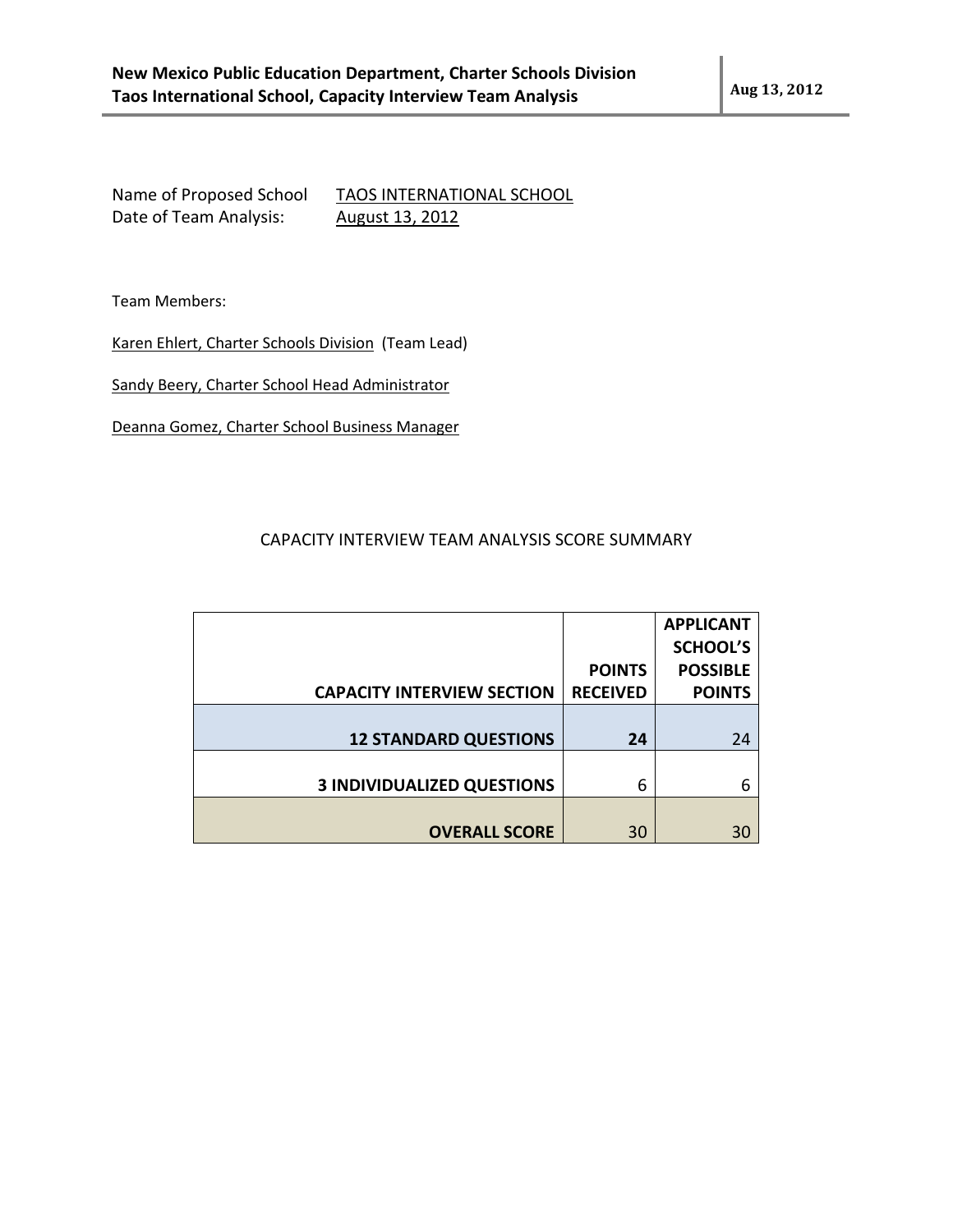| <b>Educational</b>                | Describe a typical day for a student in your school. Please be as concise and<br>1.                                                                                                                                                                                                                                                                   |
|-----------------------------------|-------------------------------------------------------------------------------------------------------------------------------------------------------------------------------------------------------------------------------------------------------------------------------------------------------------------------------------------------------|
| <b>Plan</b>                       | specific as possible; consider the teachers, the materials, the class, the parents,<br>ancillary staff, etc.                                                                                                                                                                                                                                          |
| Score: 2                          | <b>Comments:</b><br>A thorough description of a typical day was presented by the applicant team. The<br>description was in alignment with the philosophy and educational plan described in the<br>application.                                                                                                                                        |
| <b>Educational</b><br><b>Plan</b> | What is your plan if the school's actual enrollment population is different from<br>2.<br>the targeted population you originally intended to serve?                                                                                                                                                                                                   |
| Score: 2                          | <b>Comments:</b><br>The applicant team's response demonstrated a full understanding of the possibility that the<br>expected population may not enroll or be selected through a potential lottery. An<br>extensive outreach/marketing plan was discussed.                                                                                              |
| Governance                        | Please explain the delineated roles and responsibilities of, and the<br>3.<br>relationships between, the founders, the governing body, and the school's<br>administration during the transitional period between the planning year and<br>the first year of operations. Describe how those relationships evolve over the<br>full term of the charter. |
| Score: 2                          | <b>Comments:</b><br>The applicant team's response demonstrated a complete understanding of the roles,<br>responsibilities of and relationships between the founders, the governing body and the<br>school's administration during the transitional year and over the full term of the charter.                                                        |
| <b>Governance</b>                 | How does the school's governing body exercise its oversight and<br>4.<br>accountability? What does the governing body have oversight of?                                                                                                                                                                                                              |
| Score: 2                          | <b>Comments:</b><br>The applicant team's response demonstrated a full understanding of governing body<br>oversight and accountability.                                                                                                                                                                                                                |
| <b>Facility</b>                   | Describe your plan for acquiring a facility and ensuring that the facility meets<br>5.<br>educational occupancy standards required by applicable New Mexico<br>construction codes. Whose responsibility is it to carry out this major piece of<br>opening a charter school?                                                                           |
| Score: 2                          | <b>Comments:</b><br>The applicant team's response indicated that extensive research had been done in regard<br>to locating a facility that meets requirements. A potential site has been identified. One of<br>the founders would take primary responsibility for acquiring the facility.                                                             |
| <b>Facility</b>                   | If you cannot find a building that meets PSFA approval, what is your next steps<br>6.<br>plan?                                                                                                                                                                                                                                                        |
| Score: 2                          | <b>Comments:</b><br>The applicant team's response demonstrated an understanding of the consequences of not                                                                                                                                                                                                                                            |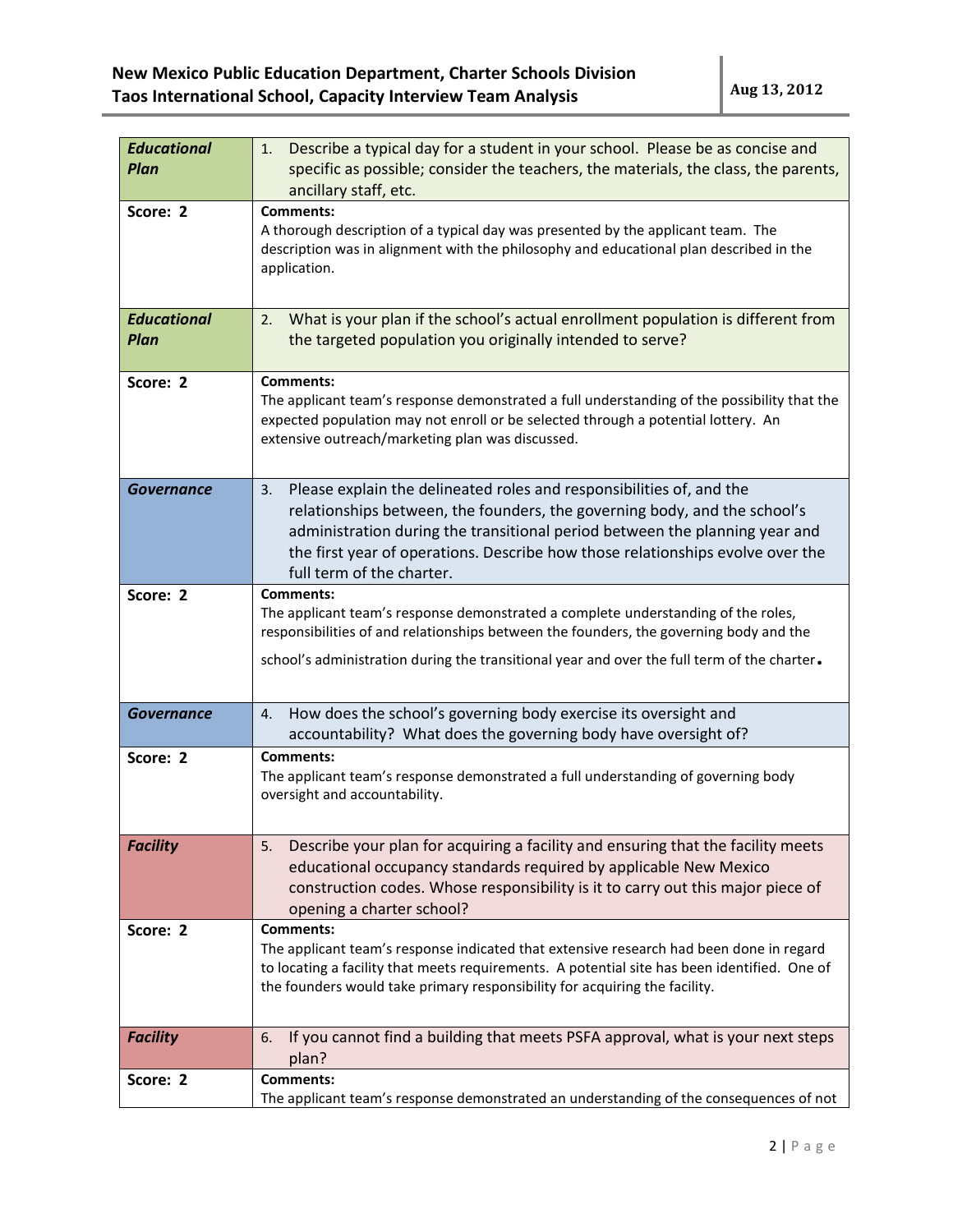|                                          | finding a building that meets PSFA approval, including a delayed opening of school.                                                                                                                                                                                                                                                 |
|------------------------------------------|-------------------------------------------------------------------------------------------------------------------------------------------------------------------------------------------------------------------------------------------------------------------------------------------------------------------------------------|
| <b>Finance</b>                           | How are you going to open your school without federal start-up funds?<br>7.                                                                                                                                                                                                                                                         |
| Score: 2                                 | <b>Comments:</b><br>The applicant teams' response indicated knowledge of potential funding resources and<br>strategies.                                                                                                                                                                                                             |
| <b>Finance</b>                           | If something in your budget is not working as planned, for instance, you do not<br>8.<br>get the desired enrollment numbers for the first year, what will be your plan of<br>action?                                                                                                                                                |
| Score: 2                                 | <b>Comments:</b><br>The applicant team's response demonstrated well-versed strategies for budget oversight<br>and options for reduction of expenses.                                                                                                                                                                                |
| <b>Policies and</b><br><b>Procedures</b> | If your school requires a change to the original charter contract what is the<br>9.<br>process for your governing body to address that change?                                                                                                                                                                                      |
| Score: 2                                 | <b>Comments:</b><br>The applicant team's response demonstrated experience in this area and emphasized the<br>importance of careful planning at the time of negotiating the contract. A knowledgeable<br>plan of action was presented in the event some unanticipated circumstance required an<br>amendment to the charter contract. |
| <b>Policies and</b><br><b>Procedures</b> | 10. What role do policies have in the operation of a school? What triggers the<br>need for a policy?                                                                                                                                                                                                                                |
| Score: 2                                 | <b>Comments:</b><br>The applicant team's response demonstrated a clear knowledge and understanding of the<br>role of policies in the operation of a school as well as requirements for policy development.                                                                                                                          |
| <b>Policies and</b><br><b>Procedures</b> | 11. What do you anticipate your process will be for developing policies? How will<br>you ensure that your policies and procedures are not only compliant, but<br>current and effective?                                                                                                                                             |
| Score: 2                                 | <b>Comments:</b><br>The applicant team's response demonstrated significant experience and knowledge in the<br>area of policy development, including process, compliance and ongoing review for<br>relevance and effectiveness.                                                                                                      |
| <b>Planning Year</b>                     | 12. What major challenges to you anticipate during the planning year as you work<br>to open a new school? How do you envision organizing yourselves to carry out<br>the tasks required to open a school?                                                                                                                            |
| Score: 2                                 | <b>Comments:</b><br>The applicant team's response demonstrated their experience in public education and in<br>the opening of a charter school.                                                                                                                                                                                      |